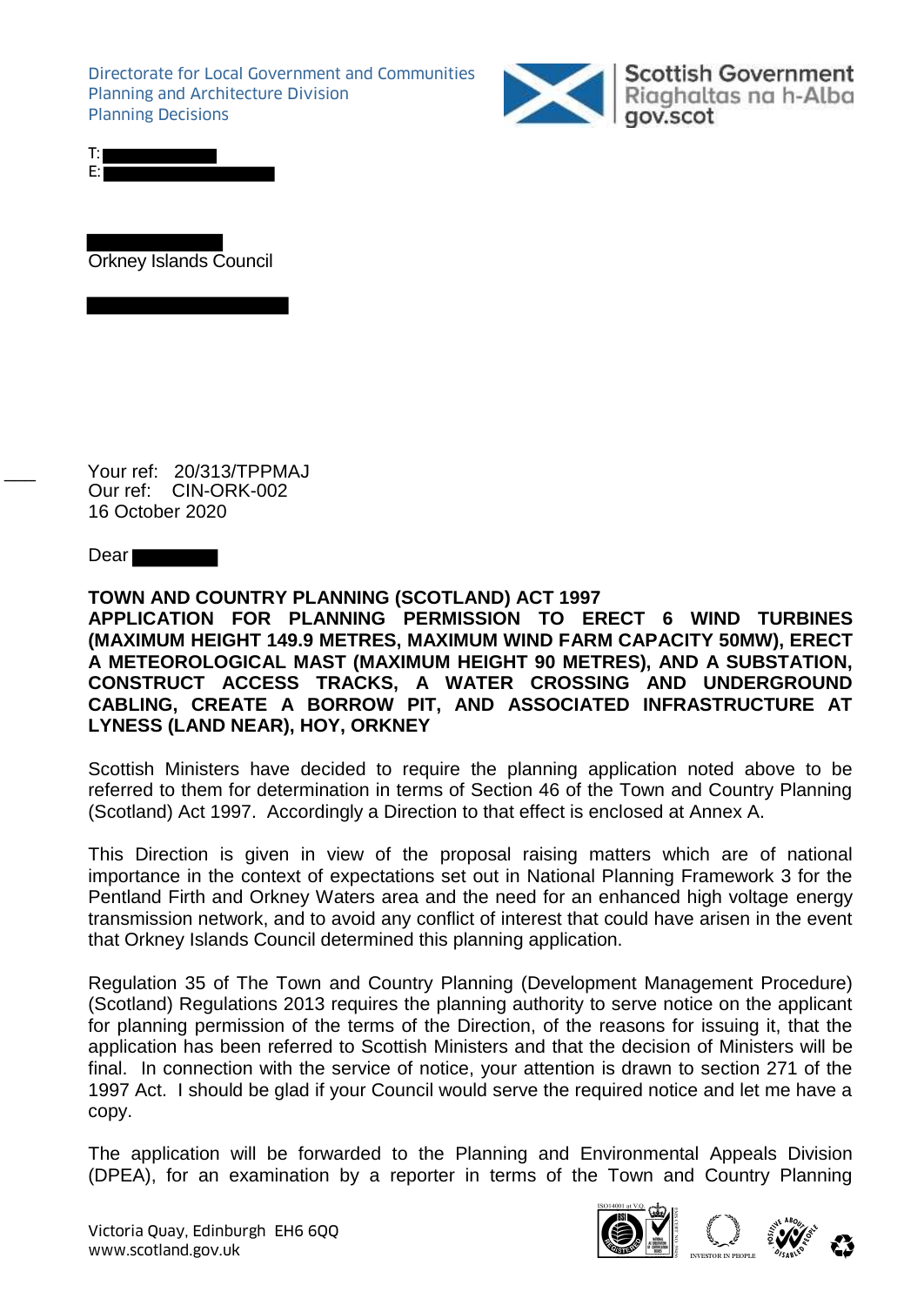(Appeals) (Scotland) Regulations 2013. I would therefore be grateful if you would prepare all the application documentation and send it electronically to  $\frac{d}{{\rm p}e{\rm a}\mathcal{Q}}$  gov.scot. DPEA will then make arrangements for processing the case. Thereafter, the appointed reporter will submit a report, with recommendations, to Scottish Ministers for their consideration and determination.

Any queries relating to the future handling of the case should be directed to DPEA.

Yours sincerely